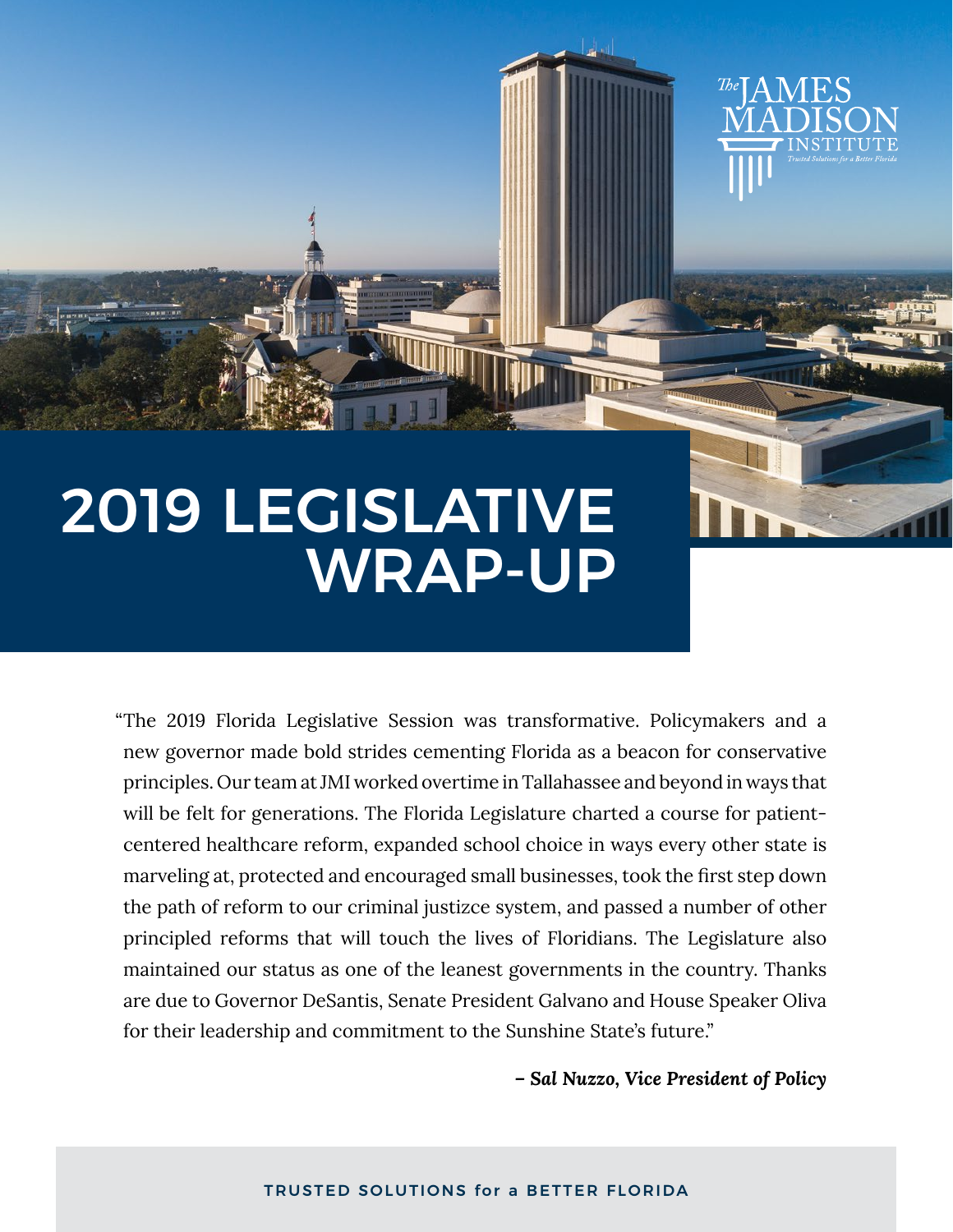**T**his year, we saw an unparalleled level of energy and commitment to the principles that are central to JMI's mission. Policymakers enacted initiatives from five of the six policy priorities JMI had set for this past session. From the parents desperately trying to realize a better future for their children, to the entrepreneurs seeking to expand their business here, to those needing a better choice for their healthcare needs – Florida is a better state as a result of the 2019 legislative session.

## PRIORITY ONE Champion market-based healthcare solutions

- Florida's anticompetitive and harmful certificate of need laws are a thing of the past.
- Telehealth expansion is on the fast-track, with policymakers creating a patientcentered framework for innovation.
- Cost accountability is improving with the patient savings act, allowing patients to share in savings when they participate in cost comparisons.
- Direct Primary Care expands into Direct Health Agreements, allowing networks to partner with specialists and provide greater access to care for patients.
- Patients can now stay in ambulatory surgical centers for up to 24 hours, creating more options and increasing the supply of services at better costs.

#### PRIORITY TWO Expand educational opportunity

- Florida adopts a groundbreaking Family Empowerment Scholarship, which offers 18,000 students (many already on the Florida Tax Credit Scholarship waiting list) the opportunity to enroll in a school that their parents consider the "best fit" for their child.
- Florida also expands the Gardiner Scholarship program for special needs students and makes improvements to the Hope Scholarship program for victims of bullying.
- Expansion of Florida's School of Hope program will bring more highly acclaimed charter schools to low-income communities with persistently underperforming district schools.
- Florida's choice programs now serve more families – by far – than any other state, strengthening Florida's position as the national leader in school choice.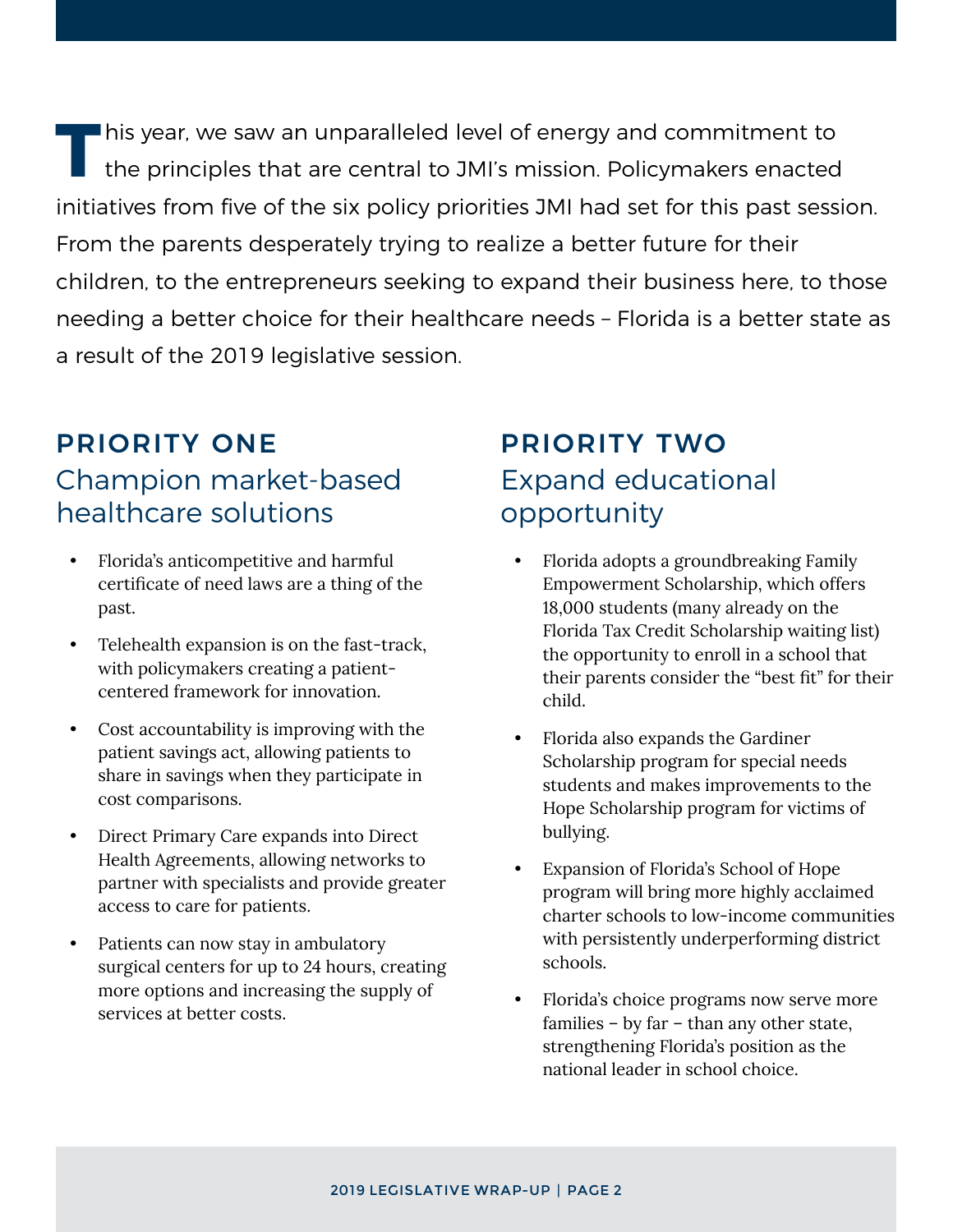# PRIORITY THREE Promote innovation and entrepreneurialism

- By keeping expenditures and the \$91 billion budget steady with population growth, the Legislature continues to ensure that limited government is the norm for the Sunshine State.
- The business rent tax, which no other state levies, has been lowered from 5.7 to 5.5percent – a positive step.
- "Permissionless" innovation expanded with Florida's micromobility policy, creating a framework for dockless scooters and other innovative transport options.

# PRIORITY FOUR Support sensible criminal justice reforms

- Florida's 33-year old felony theft threshold has been right-sized, from \$300 to \$750 – a step that will allow the correctional system to begin putting more emphasis on higherlevel offenders.
- Drivers' license suspension regulations have been reformed to stop penalizing individuals in ways that create future harm.
- Barriers to assisting those who were formerly incarcerated in gaining employment have been minimized via licensing reform efforts.

#### PRIORITY FIVE Advance free-market reforms to Florida's property insurance system

- Abuses permeated in the property insurance arena by fraud and bad actors has finally been addressed through comprehensive reform of Assignment of Benefits provisions.
- Florida is now a national leader in promoting innovation in transportation, via a free enterprise insurance regulatory system and framework for autonomous vehicles.
- Florida's Supreme Court adopted the Daubert Standard for expert testimony, helping to address the atrocious legal climate and place Florida on a better trajectory to combat overzealous torts.

The results of the 2019 legislative session will speak for themselves – Floridians will continue to enjoy opportunities to achieve unrivaled prosperity and economic progress. While Illinois, Connecticut, New Jersey, New York, and so many other states continue their long slow march to insolvency, Florida will continue to serve as an example of good governance. However, there is always more that can be done to secure Florida's bright future. The 2020 session begins January 4 – and the team at The James Madison Institute will be ready as ever to further promote the conservative principles of limited government, free enterprise, and economic opportunity for all.